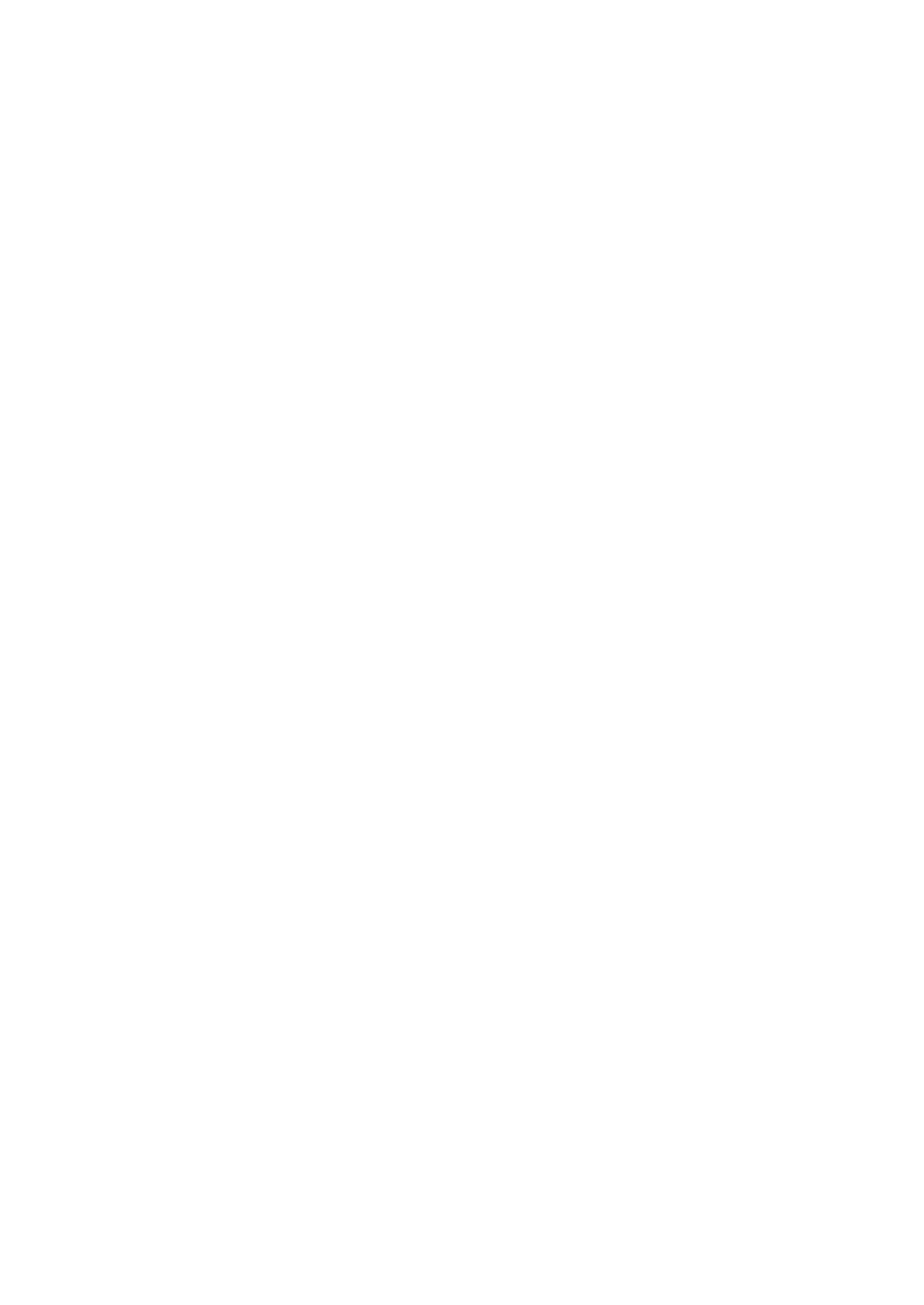# **METHODS**

Subjects who were referred to physiotherapy department and diagnosed by certified Orthopedician or Physiotherapist of Krishna Hospital, Karad, as plantar fasciitis were selected. Further, they were screened clinically and diagnosis of plantar fasciitis was confirmed. Considering inclusion and exclusion criteria, they were requested to participate in the study. The nature of study and intervention were explained to the subjects, and those who were willing to participate were included. Before proceeding to intervention, a written consent was obtained from subject. A brief demographic data including name, age, gender, and side affected as per data collection sheet were recorded. Using random sampling method, the participants were divided into two groups by lottery method: Group A and Group B, both groups received a baseline treatment (therapeutic US and exercises) for 1 week.

Group A: Therapeutic US, exercises, and mulligan's calcaneal taping. Group B: Therapeutic US, exercises, and kinesiotaping.

For both the groups, therapeutic US [16-20] and exercises [1,16,21,22] were given in common as a part of the conventional treatment.

- Therapeutic US:
	- 3 MHz US set to 1.0 w/cm<sup>2</sup>, continuous for 7 min.
	- **Exercises**
	- 1. Stretching(30 s hold, 3 sets) Plantar fascia - Gastrocnemius
	- 2. Strengthening Foot intrinsic
		- Tibialis posterior

# **Group A**

Two types of tape were used. One was an underwrap and other was brown rigid tape. An underwrap is adhesive cotton material tape which was applied on the structure that was to be taped so as to avoid blister formation or allergic reaction from tape. Brown rigid tape was used in this study was zinc oxide tape approximately 1–2 inches in width, slightly porous, adhesive, and non-elastic in nature.

Patient was seated at the edge of the couch with affected foot off the plinth affected hip in abduction and external rotation to maintain the position with relaxed ankle. An under wrap was put in the same manner as the brown rigid tape but without any pull or tension on the underwrap while applying it on a clean and dry skin. One end of the brown rigid tape was applied diagonally on the lateral surface of the affected calcaneum. Calcaneum was held into external rotation and adduction with one hand. The tape was pulled and wrapped around the ankle medially while this glide was sustained. Tape was passed medially and superiorly to the tendon of tibialis anterior to avoid problems while walking. First strip was placed obliquely around the back of heel while calcaneum was externally rotated, extended around lower leg. A second strip of tape was used to reinforce the first. The patient was asked to keep the tape in place for 24 h [14].

# **Group B [23]**

The Kinesiotape was waterproof, porous, and adhesive. The tape with a width of 5 cm and a thickness of 0.5 mm was selected for this study.

## **Taping on the gastrocnemius muscle**

The leg length was measured from the lateral malleolus to the fibular head, but the original length of tape was only half of the leg length. The original site of taping was on Achilles tendon at the level of medial and lateral malleoli, and of sliced tape was stretched distally for a total length of three-quarters of the leg length.

#### **Taping on the plantar fascia**

The foot length was measured from the posterior margin of calcaneus to the tip of big toe, but the original length of tape was only half of the foot length. The original site of taping was at the proximal one-eighth of foot and the end of sliced tape at the distal one-eighth margin of the foot.

The k tape was given on alternate days for 1 week and US daily for 6 days.



**Fig. 1: Mulligan's Calcaneal Taping** 



Fig. 2: Kinesiotaping (for gastrocnemius muscle )



Fig. 3: Kinesiotaping (for plantar fascia)

# **RESULT**

 The data were entered into Microsoft office Excel 2007. The data were analyzed using Instat software. Descriptive statistics were used to analyze baseline data for demographic data. Paired t-test was used to find the significance of parameters between pre- and post-test and p<0.05 was considered to be statistically significant. The unpaired

 $\overline{2}$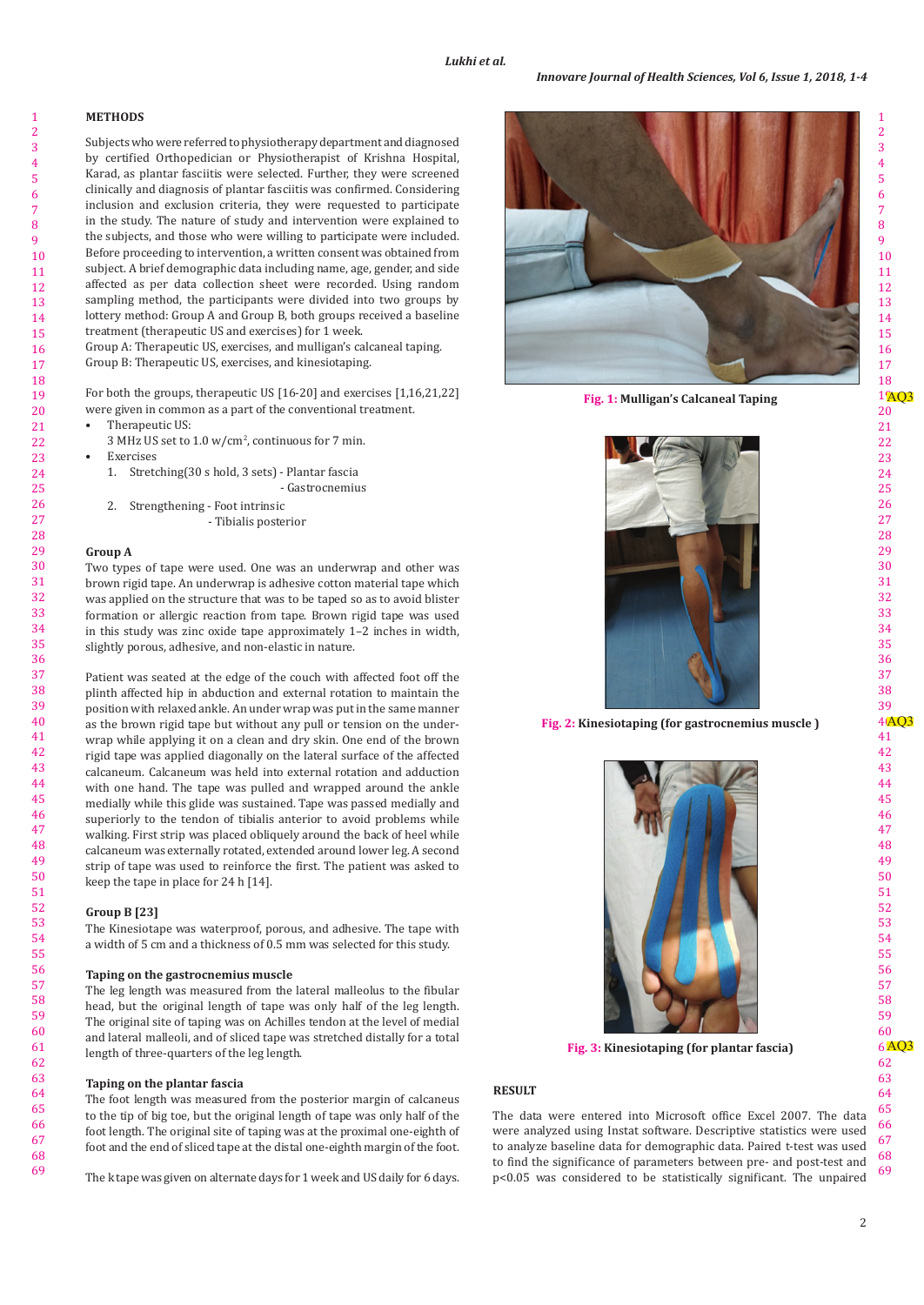t-test was used to find the significance of parameters between pre-pre and post-post [Tables 1 and 3].

### **INTRAGROUP DATA ANALYSIS**

In the present study, pre-interventional mean of VAS was 6.88±1.18 in Group A and 7.33±1.80 in Group B, whereas post-interventional mean VAS was 1.90±1.51 in Group A and 3.74±1.68 in Group B. Intragroup analysis of VAS revealed statistically reduction in VAS post-intervention for both groups. This was done by using paired t-test Group A (p<0.0001) and Group B (p<0.0001).

In the present study, the pre-interventional mean of revised-foot function index (FFI-R) was 74.63±9.23 in Group A and 81.33±17.013 in Group B, whereas post-interventional mean (FFI-R) was 45.68±7.69 in Group A and 64.47±13.68 in Group B. Intragroup analysis of FFI-R revealed statistically reduction in FFI-R post-intervention for both groups. This was done using paired t-test Group A (p<0.0001), Group B (p<0.0001) [Table 3].

#### **Intergroup data analysis**

In the present study, pre-interventional mean of VAS score was 6.88±1.18 in Group A and 7.33±1.80 in Group B, whereas postinterventional mean VAS was 1.90±1.51 in Group A and 3.74±1.68 in Group B. Intergroup analysis of VAS score was done by unpaired t-test. Pre-intervention analysis showed no significant difference between Group A and Group B (p=0.1936). Post-intervention analysis showed very significant difference between Group A and Group B (p=0.0012). In the present study, pre-interventional mean of FFI-R score was 74.63±9.23 in Group A and 81.33±17.013 in Group B, whereas postinterventional mean FFI-R was 45.68±7.69 in Group A and 64.47±13.68 in Group B. Intergroup analysis of FFI-R score was done by unpaired t-test. Pre-intervention analysis showed no significant difference between Group A and Group B (p=0.1011). Post-intervention analysis showed extremely significant difference between Group A and Group B  $(p=0.0001)$ .

### **Table 1: Pre‑post comparison Group A**

| <b>Group A</b>      | VAS                   | <b>FFI-R</b>          |
|---------------------|-----------------------|-----------------------|
| Pre-interventional  | $6.88 \pm 1.18$       | 74.63±9.23            |
| Post-interventional | $1.90 \pm 1.51$       | $45.68 \pm 7.69$      |
| р                   | < 0.0001              | < 0.0001              |
|                     | 0.5569                | 0.3054                |
| Inference           | Extremely significant | Extremely significant |

VAS: Visual analog scale, FFI-R: Revised-foot function index

#### **Table 2:Pre‑post comparison Group B**

| <b>Group B</b>      | <b>VAS</b>            | <b>FFI-R</b>          |
|---------------------|-----------------------|-----------------------|
| Pre-interventional  | $7.33 \pm 1.80$       | $81.33 \pm 17.013$    |
| Post-interventional | $3.74 \pm 1.68$       | 64.47±13.68           |
| р                   | < 0.0001              | < 0.0001              |
|                     | 0.6051                | 0.9345                |
| Inference           | Extremely significant | Extremely significant |

VAS: Visual analog scale, FFI-R: Revised-foot function index

#### **DISCUSSION**

The present clinical trial was conducted to find the effect of Mulligan's calcaneal taping versus kinesiotaping in plantar fasciitis. 44 subjects who were clinically diagnosed with plantar fasciitis and fulfilling inclusion and exclusion criteria with the age group between 18 and 58 years were included in the study. They were allocated in two groups, Group A and Group B, each containing 22 subjects. In Group A, 7 males and 15 females, and in Group B, 8 males and 13 females were there. Previous literature showed that females are more affected than males and this study also reveals the same. The plantar fasciitis affects both active and sedentary adults of all ages. Plantar fasciitis is more likely to occur in persons who are obese, who spend most of the day on their feet, or who have limited ankle flexion [24]

The Mulligan's calcaneal taping technique with conventional physiotherapy treatment was given to correct positional faults of calcaneum in Group A subjects, and kinesiotaping for plantar fascia and gastrocnemius muscle with conventional physiotherapy management was given to Group B subject. The outcome measures were visual analog scale for pain and FFI-R for foot function assessment.

The average mean age of participants in Group A was 30.13±12.08 and in Group B was 33.80±12.69, which showed that there is no significant difference in age of the subjects in both the groups (t=0.9718, p=0.3369). All age groups can be affected by plantar fasciitis, but the more commonly affected age group is 30–35 years and it also supports the literature.

Paired t-test was used to analyze the effect of mulligan's calcaneal taping in plantar fasciitis and showed that there was extremely significant improvement in reduction of pain (r=0.5569, p<0.0001) and FFI-R score (r=0.3054, p<0.0001).

With Mulligan's Calcaneal taping, patient gets instant pain relief and increases the range of motion by maintaining the correction of positional fault, and patient can perform offending/restricted movements in painfree way. Mulligan taping technique focuses on improving biomechanical position by correcting the positional faults of calcaneum, improving the alignment of the calcaneum, and thereby reducing stress and subsequent microtrauma to the plantar fascia [25]. This helps in reducing pain and FFI-R score in patients with plantar fasciitis.

Paired t-test was used to analyze the effect of kinesiotaping in plantar fasciitis and showed that there was extremely significant improvement in reduction of pain ( $r=0.6051$ ,  $p<0.0001$ ) and FFI-R score ( $r=0.9345$ , p<0.0001).

It is very likely that application of kinesiotaping on the foot may correct the abnormal movement of the foot to prevent foot injury due to repetitive minor trauma from the abnormal foot movement. It might also facilitate recovery if injured. Furthermore, taping in a direction parallel to the longitudinal axis of the foot and the leg can create a positive tension to the plantar fascia and a negative tension to the ankle plantar flexors and subsequently may reduce the muscle pulling force to the plantar fascia [26,27]. This helps in reducing pain and FFI-R score in patients with plantar fasciitis.

### **Table 3: Pre‑pre and post‑post analysis between Group A and Group B**

| ???       | VAS                |                     | <b>FFI-R</b>       |                       |
|-----------|--------------------|---------------------|--------------------|-----------------------|
|           | Pre-Interventional | Post-Interventional | Pre-Interventional | Post-Interventional   |
| Group A   | $6.88 \pm 1.18$    | $1.90 \pm 1.51$     | 74.63±9.23         | $45.68 \pm 7.69$      |
| Group B   | $7.33 \pm 1.80$    | $3.74 \pm 1.68$     | $81.33 \pm 17.01$  | 64.47±13.68           |
| P value   | 0.1936             | 0.0012              | 0.1011             | 0.0001                |
| Inference | Not significant    | Very significant    | Not significant    | Extremely significant |

VAS: Visual analog scale, FFI-R: Revised-foot function index

68 69